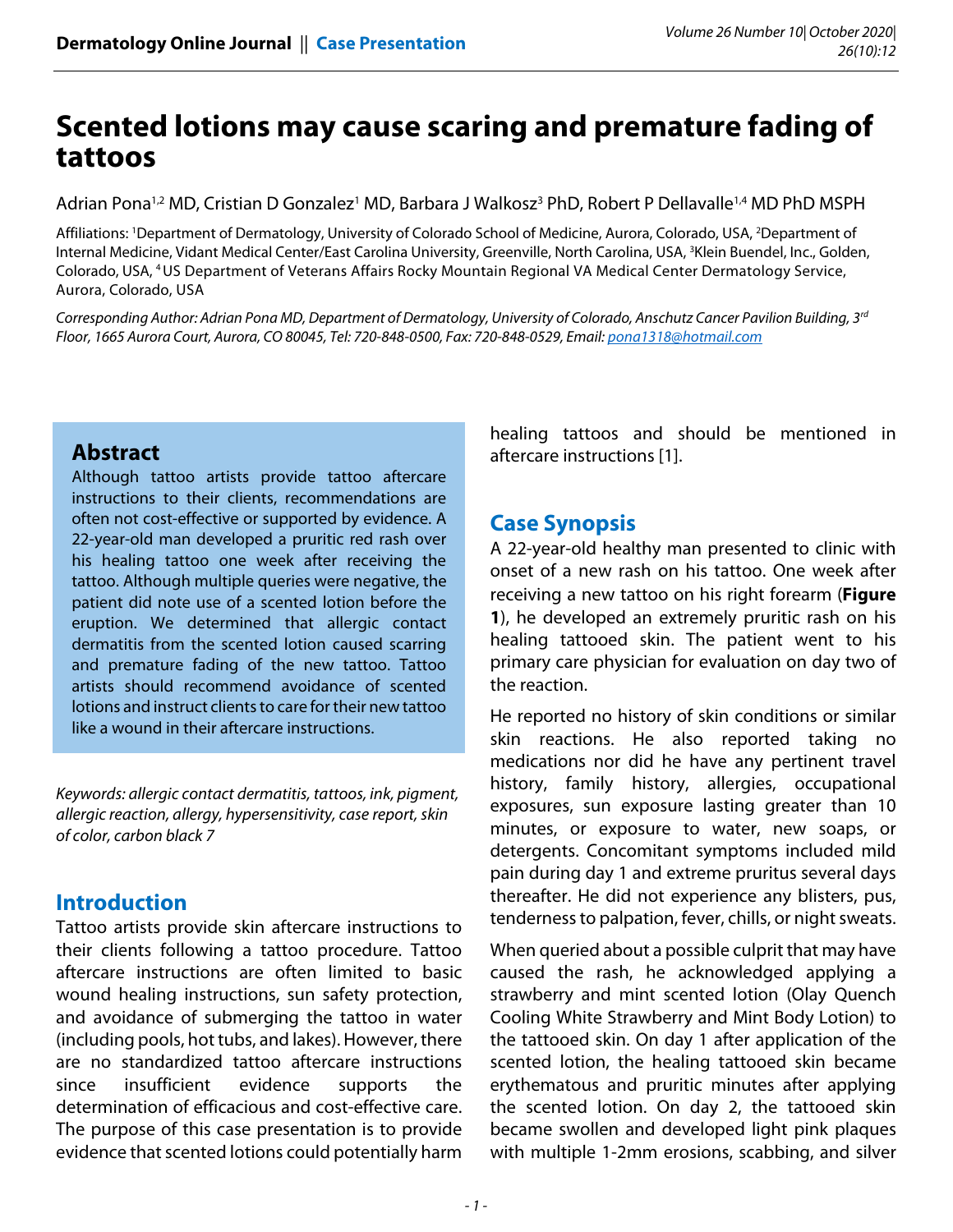

**Figure 1**. The patient's right dorsal forearm represents a picture of the tattoo the moment the procedure was completed and before the scented lotion was applied. This provides a baseline reference of the tattoo color saturation.

scales (**Figure 2**). Given the history and timing of the reaction, his primary care physician did not refer the patient to a dermatologist for patch testing nor did he feel that a skin biopsy was warranted. The primary care physician recommended symptomatic treatment with ibuprofen for the swelling, application of an unscented lotion to control the pruritus, and avoidance of offending agents such as scented lotions. After day 2, the reaction subsided over days and the tattooed skin completely healed in three weeks. However, his tattoo continued to fade 6 months after the reaction (**Figure 3**).

The patient had three tattoos when the reaction took place. He had two uncomplicated healed tattoos (ventral left wrist and forearm) that were done in July and August 2018, whereas the inflamed tattooed skin on the left dorsal forearm was done in October 2018. All his tattoos were completed by the same

tattoo artist using the same ink (Dynamic ink). The black ink was composed of carbon black 7 (CAS# 1333-86-41, acrylic resin [TSRN00195201005-5102P], and isopropyl alcohol [CAS# 67-63-0]). Although the patient applied the scented lotion to all tattoos, only the fresh healing tattoo reacted. Furthermore, he had previously used the same scented lotion on his nontattooed skin several times but did not experience a skin reaction. He later received two additional tattoos (dorsal hand and ventral third finger) in March and April 2019 from the same tattoo artist using the same ink. Both tattoos healed without any complications.

## **Case Discussion**

It is possible that allergic contact dermatitis to scented lotions could negatively impact the quality of a tattoo. In this case, without a patch test, the exact allergen precipitating allergic contact dermatitis cannot be narrowed down since the scented lotion



**Figure 2**. The patient's right dorsal forearm represents a picture of the patient's tattoo suffering from allergic contact dermatitis taken three days after the reaction. Compared to Figure 1, the color saturation has faded significantly and light pink plaques surround the edges of the new tattoo. The white arrows represent the maximally involved areas.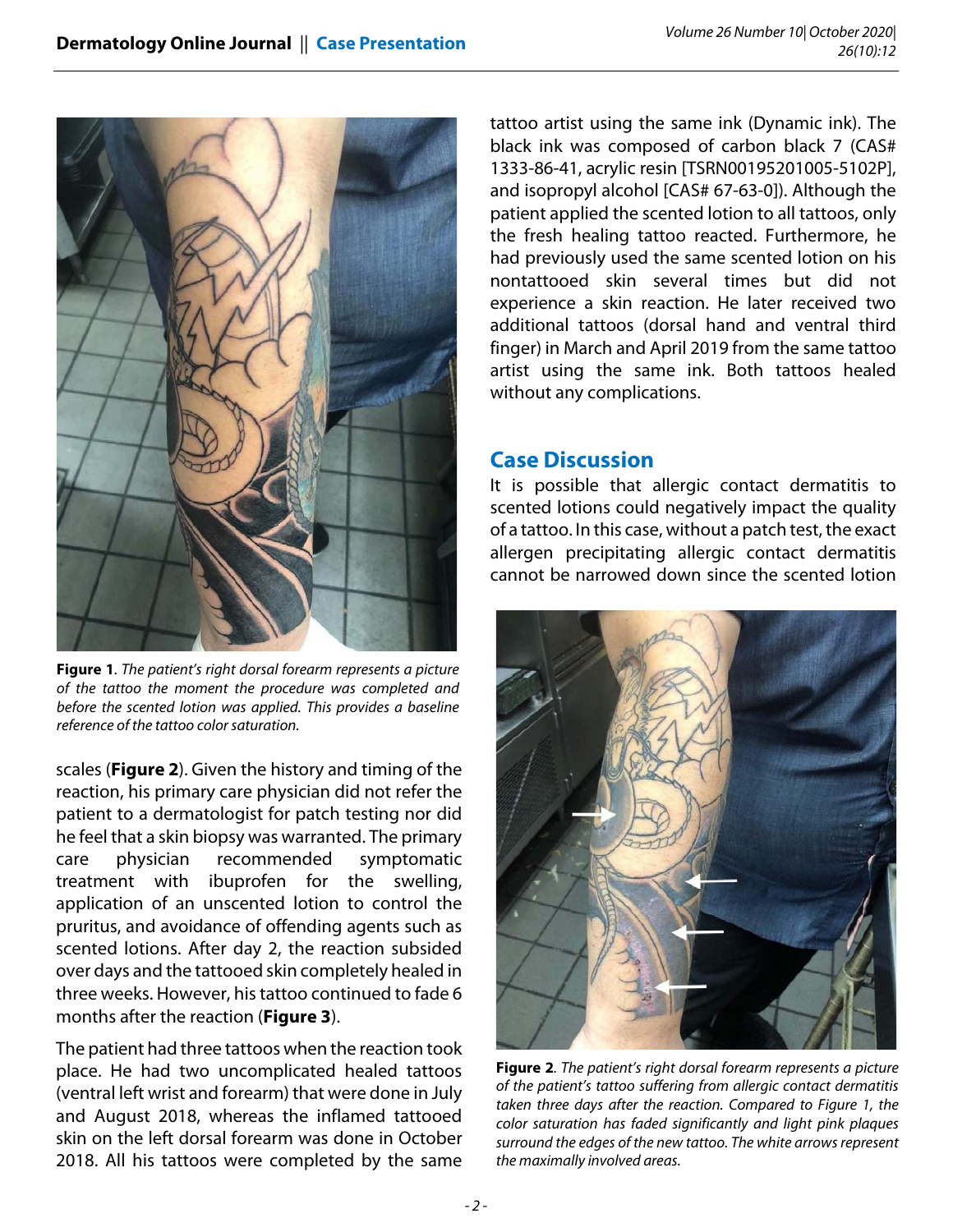

**Figure 3**. The patient's dorsal forearm represents the tattoo 6 months after the allergic contact dermatitis. Compared to Figures 1 and 2, there is significant color fading, change in texture, and scaring. The white arrows further represent the maximally involved areas.

had numerous potential allergens (**Table 1**). Although the scented lotion was applied to all tattoos, only the healing tattoo developed an allergic reaction. Damage to the skin barrier from the tattoo procedure may explain why the topical scented lotion caused an allergic contact dermatitis on the fresh healing tattoo and not on the old healed tattoos [2]. In our patient the initial rapidity of erythematous reaction within minutes suggested an irritant contact reaction, the development observed over the next two days was much more suggestive of allergic contact dermatitis. Therefore, new tattoos could be managed like a wound and tattoo artists should appropriately mention how to manage a wound in their aftercare instructions. Furthermore, the healing tattoo suffering from allergic contact dermatitis was less likely caused by the tattoo ink and more likely caused by the scented lotion because the patient subsequently received similar tattoos with the same ink without reaction. In addition, it has been found that colored ink more likely precipitates an allergic contact dermatitis than black ink. In a study exploring the most common tattoo pigments proven or suspected of causing allergic contact dermatitis, 19 subjects were reported to suffer from an allergic contact dermatitis secondary to a colorful pigment and none of the subjects suffered from an allergic contact dermatitis secondary to a black pigment [3]. Tattoo artists should include avoidance of scented vehicles in their tattoo aftercare instructions to prevent contact dermatitis which may cause delayed wound healing, scar tissue formation, and premature tattoo fading.

Allergic contact dermatitis may be an underrepresented adverse effect after a tattoo procedure. In a study exploring common tattoo adverse effects, 80.5% of tattoo artists experience at least one client with an allergic reaction during their tattoo career [4]. Furthermore, another case series reported 43% of tattoo-related complications were likely related to allergic contact dermatitis [5]. However, a study of 448 tattoo artists reported 8% of tattoo artists experienced a client with an allergic reaction to the tattoo ink color [6]. Although the majority of the literature reports an allergic contact dermatitis to the tattoo ink, allergic contact dermatitis may also be secondary to a scented

**Table 1:** Ingredients in the Scented Lotion Serving as Potential Allergens\*

| Isopropyl Isostearate        | Aluminum Starch Octenylsuccinate | Cetearyl Glucoside   |
|------------------------------|----------------------------------|----------------------|
| Caprylic/Capric Triglyceride | Behenyl Alcohol                  | Cetearyl Alcohol     |
| Dimethicone                  | Benzyl Alcohol                   | Disodium EDTA        |
| Fragrance                    | Methylparaben                    | <b>Stearic Acid</b>  |
| Stearyl Alcohol              | Ethylparaben                     | <b>Palmitic Acid</b> |
| Cetyl Alcohol                | Dimethiconol                     | Sodium Hydroxide     |
| Sodium Acrylates Copolymer   | Propylparaben                    | Yellow 10            |
| Polyethylene                 | PEG-100 Stearate                 | <b>Red 33</b>        |

\*The above-mentioned potential allergens are listed as displayed on the lotion bottle.